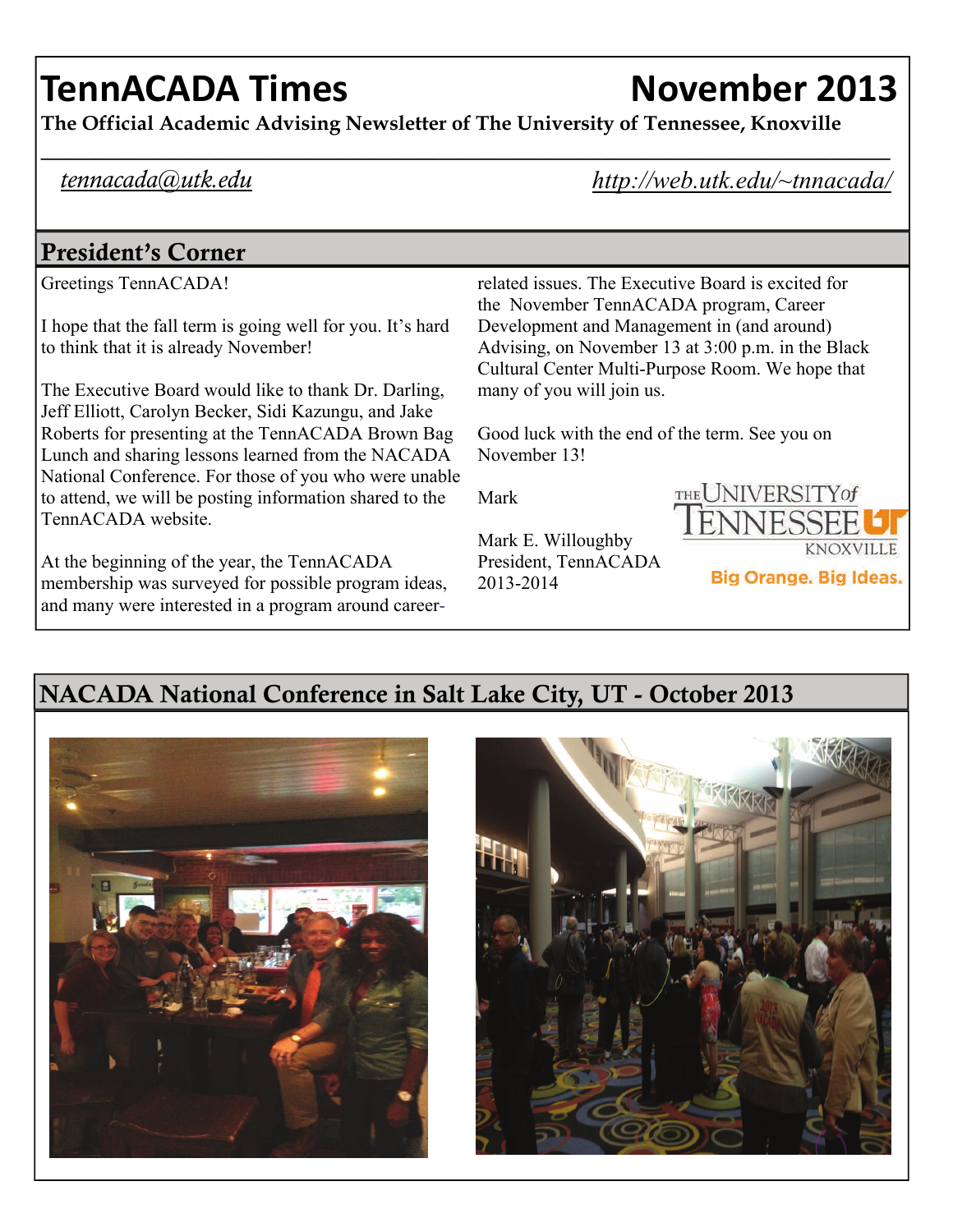### New Advisor Spotlight with Kirsten Pitcock

*Kirsten Pitcock is one of the newest advisors in the College of Arts & Sciences. Please take a few moments to learn more about Kirsten.* 

#### **How did you get involved with academic advising, and how long have you been working at UT?**

I started academic advising as a part of my graduate assistantship at the University of West Georgia. I worked primarily with three mentorship programs. One focused on at-risk students, one focused on second-year students, and the other with our state HOPE Scholarship recipients. However, I was fortunate enough to also have the opportunity to work during our heavy advising season at UWG and advise pre-majors from across departments. I started working at UT in May of this year, but I am definitely a VFL. I did my undergraduate degree here at UT and am a huge Big Orange fan.

#### **What do you like most about working with students in the College of Arts & Sciences?**

I love working in Arts & Sciences because there is so much variety with the students that we work with. No two advising sessions are the same. I love that I get to see students who may be within the same major, but have completely different career aspirations or different inspirations for getting to where they are here at UT. From readmit students to first-semester freshmen, it is hard to get bored with a job that keeps you on your toes and learning about new majors and fields every single day.

**What qualities and characteristics do you think are important for an academic advisor to be successful?**  I think to be a successful advisor, you really need to be a good listener, empathetic, and patient. It is easy to get frustrated with a student that doesn't seem to have a direction, but it is important to remember that a lot of students are still finding the path that is right for them. When I find myself frustrated with a student who isn't taking their academics into their own hands, I remind myself that I was that freshman once. I came to UT undecided and it took me time and several misfit majors to find my path. You also really need to have strong listening skills in order to really hear what students are telling you. They may think that don't have a major in mind, but after hearing their interests and goals, you may know a major that is the perfect fit that they didn't yet know existed.

#### **Outside of work, what hobbies or interests do you have?**

Outside of work, I spend a lot of time with my dog, Bruce (just ask my coworkers), and running. I'm currently training for the Disney Princess Half-Marathon. I'm also a huge sports fan and spend a lot of time cheering on the Vols, Braves, Falcons, and Blackhawks.



### TennACADA Upcoming Event - Mark your Calendar!

#### Professional Development Panel on November 13th

We spend so much time collaborating with students to help them realize their academic and career goals. Based on survey feedback from earlier this semester, career path development/management is, not surprisingly, a major area of interest within the TennACADA community, too. Accordingly, we will be hosting a professional development panel event on Wednesday, November 13 at 3:00 p.m. in the Black Cultural Center designed to give our membership the opportunity to hear from and ask career-related questions of UT administrators in a wide variety of professional roles, but who have a shared background and interest in academic advising. Dr. Amy Cathey, Executive Director of UT's Full-Time MBA Program, will moderate the event. We hope you'll join us!